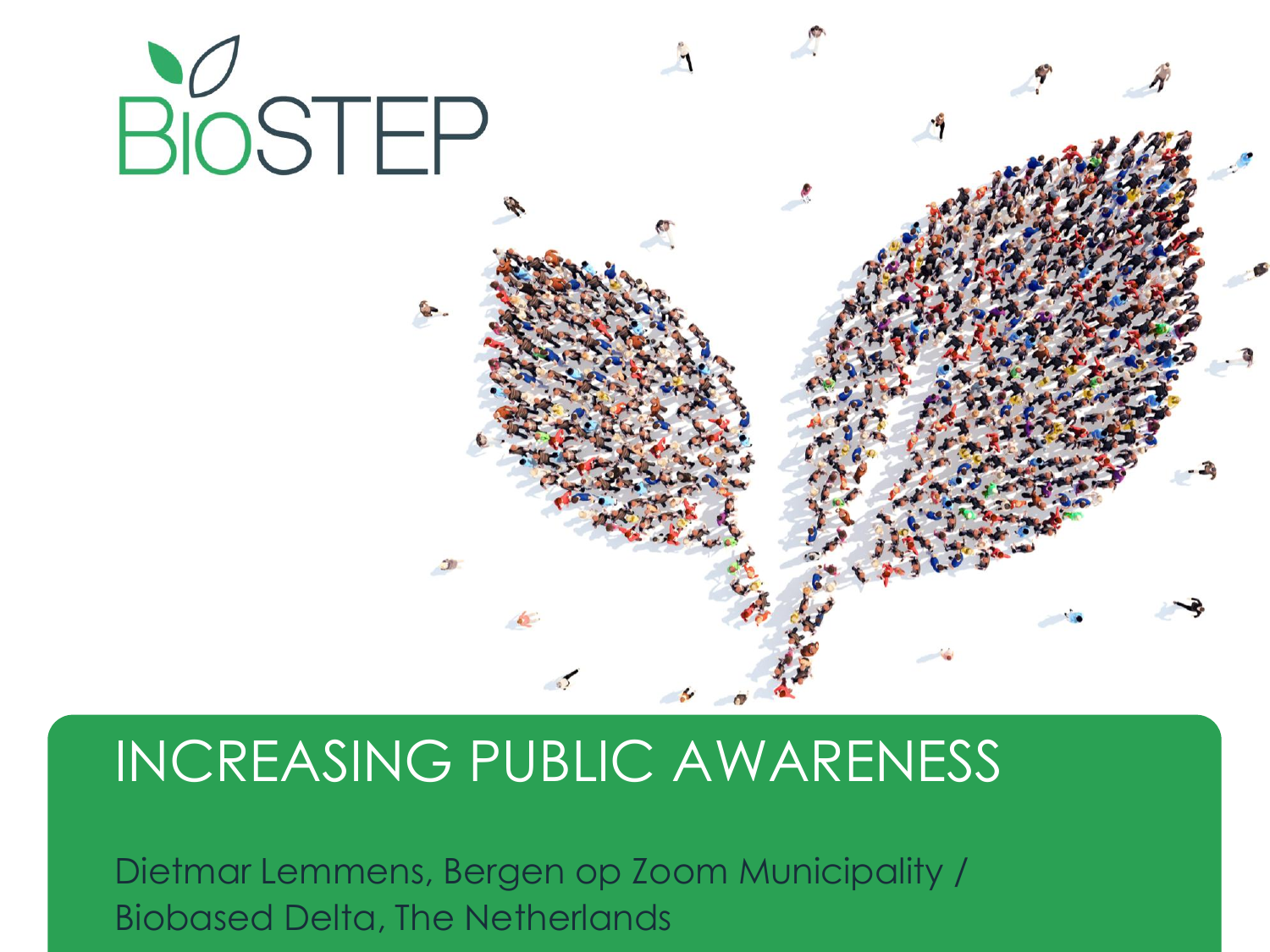Bergen op Zoom Municipality





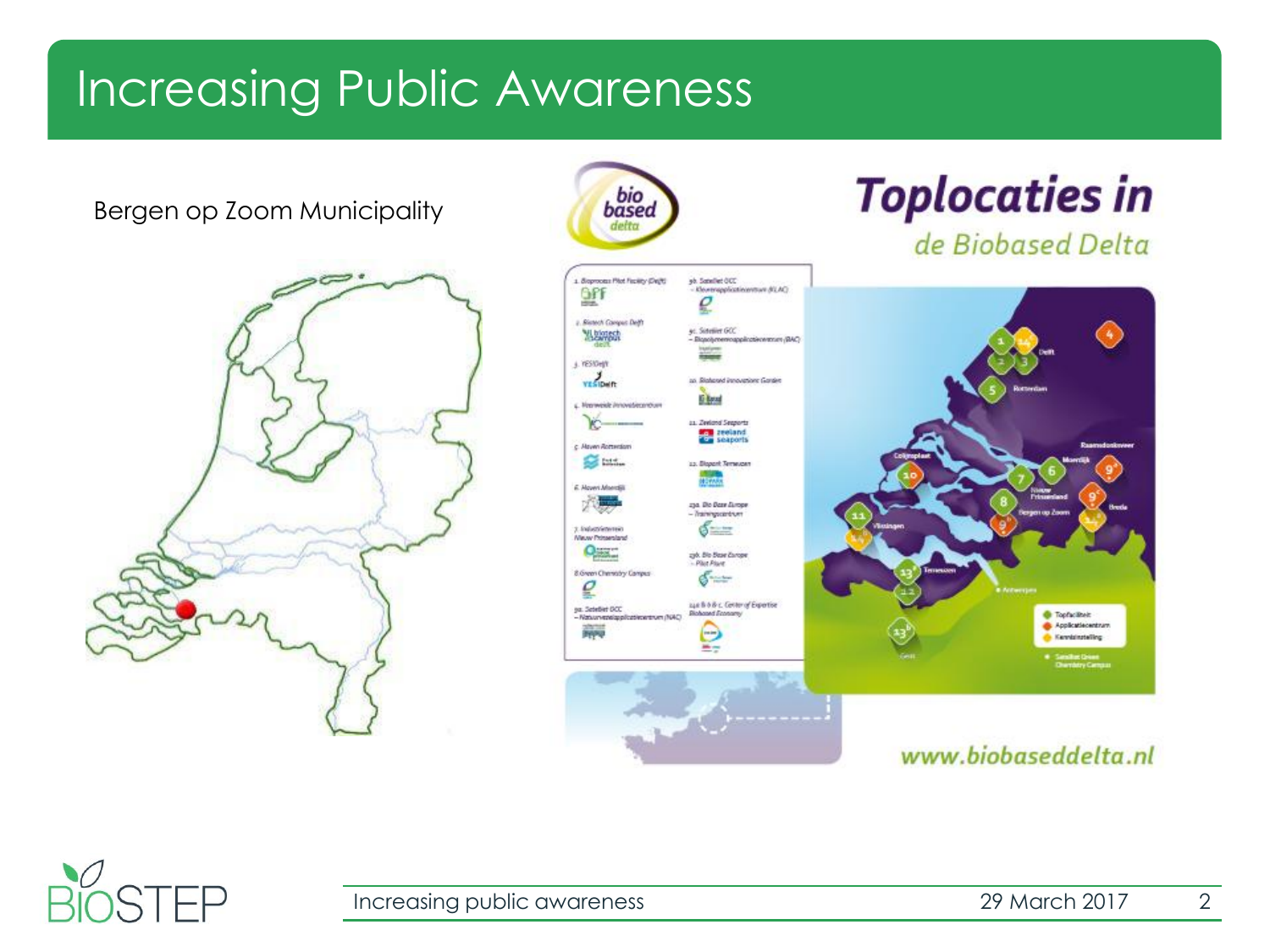### **Bergen op Zoom and the Biobased Economy**

Why is it important to us?

- Good starting position: chemical and agro sector
- Our interest: jobs, investments, sustainability, a bright new future!

Our approach: five pillars





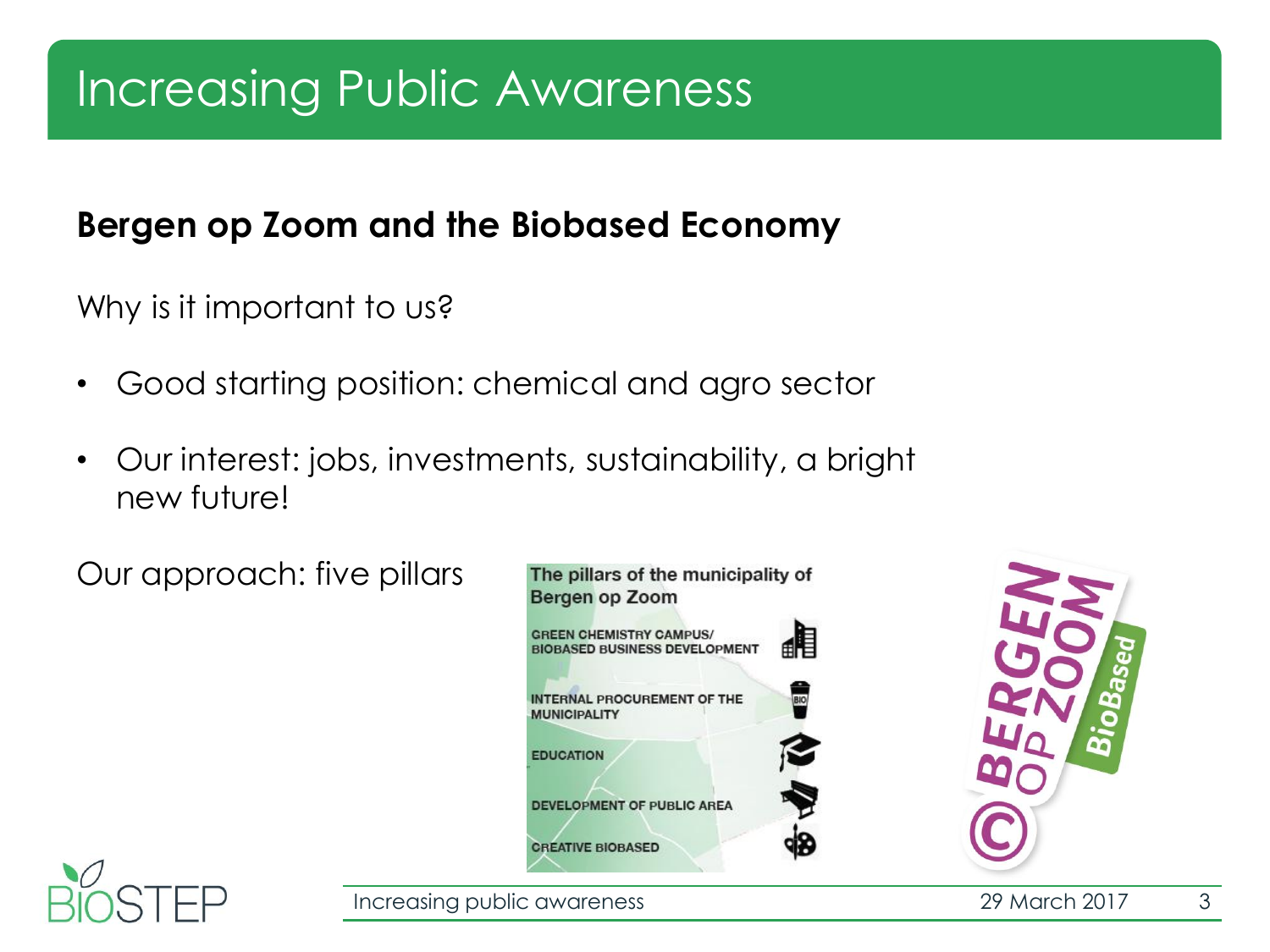### **But….we believe the general public needs to be involved**

- Technology push AND market pull
- Therefore we also aim at the general public:
	- Create awareness about the Biobased Economy
	- Showcases of biobased products in everyday life
	- Create a platform for SME's
- Practice what you preach

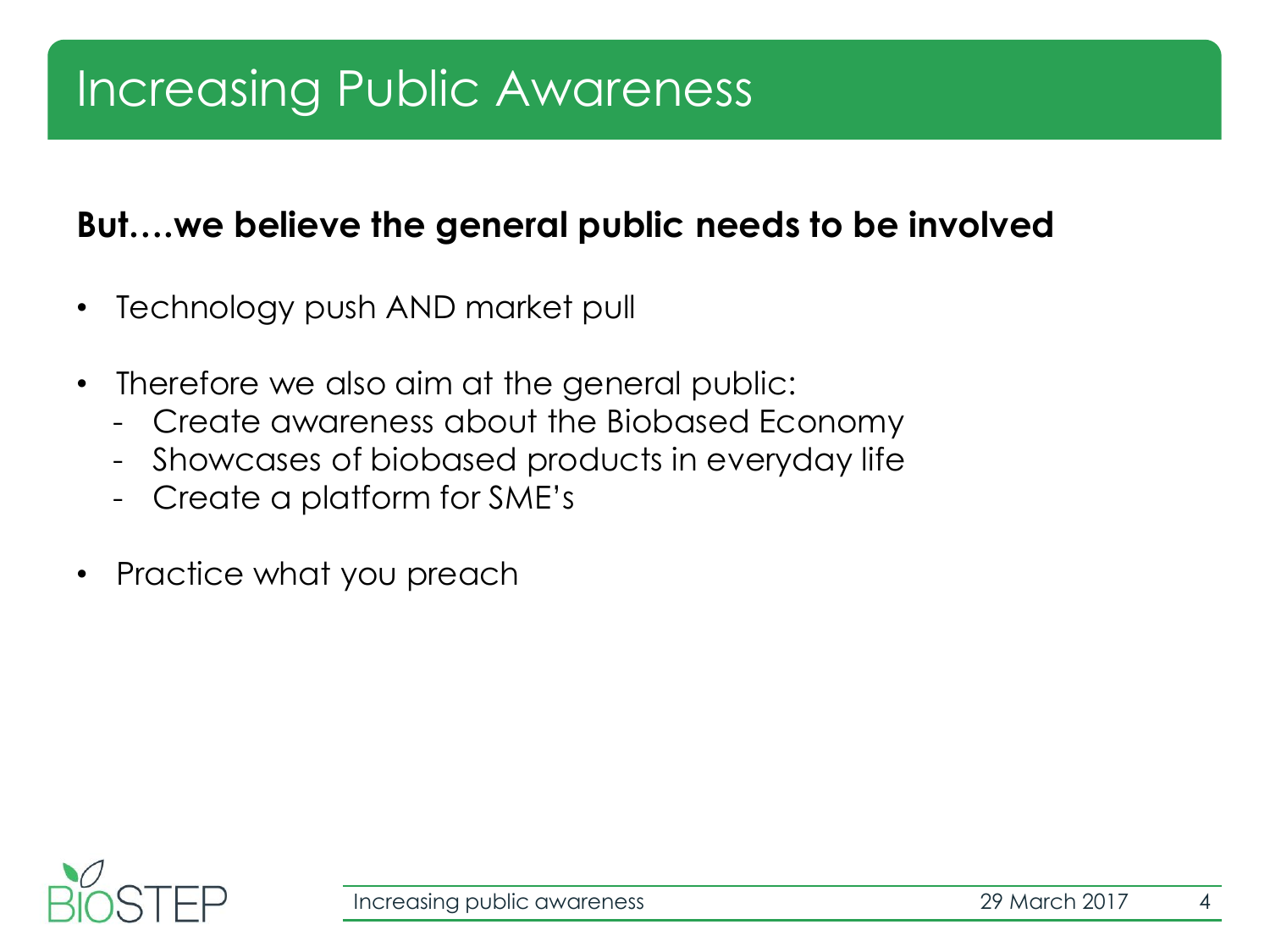#### **So….we introduced the first Biobased Pop Up Store in The Netherlands!**



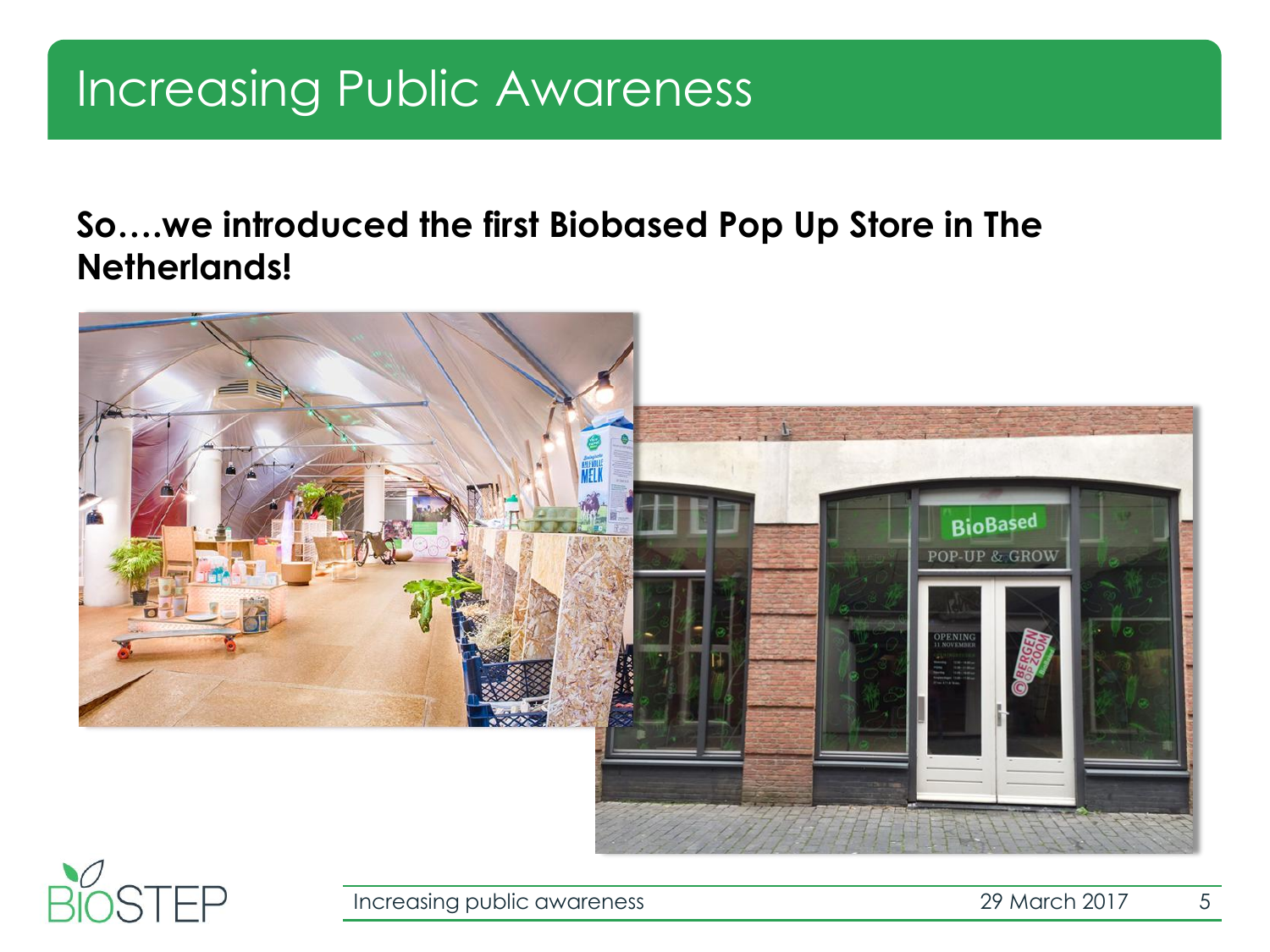



Increasing public awareness and the control of the 2017 of the 2017 of the 2017 of the 2017 of the 2017 of the 2017 of the 2017 of the 2017 of the 2017 of the 2017 of the 2017 of the 2017 of the 2017 of the 2017 of the 201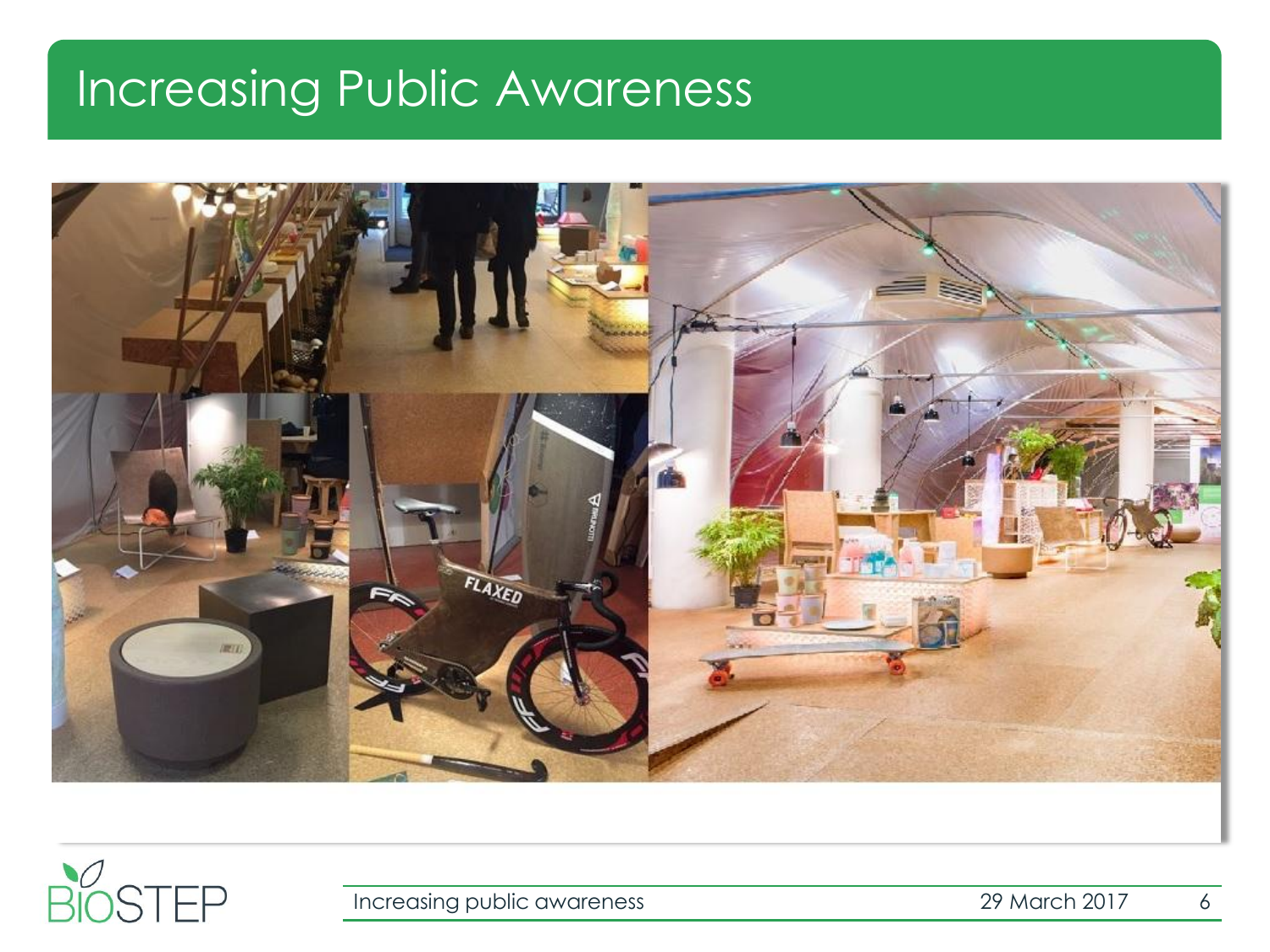



Increasing public awareness 29 March 2017 7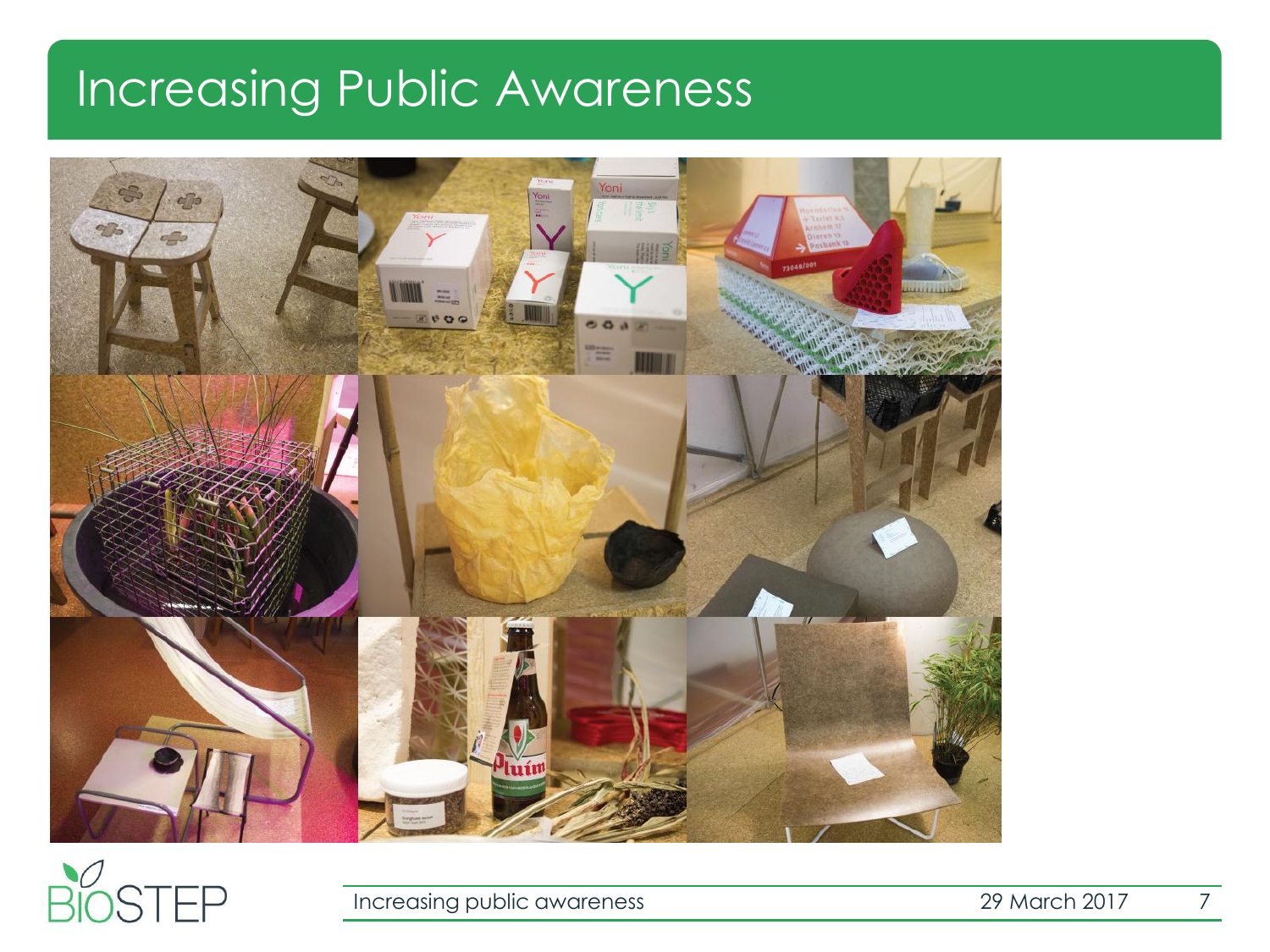### **Conclusions**

- More than 2.000 visitors, schools visiting, children parties and 8 workshops with biobased materials
- Several business meetings
- Usefull contacts with SME's
- Example for other municipalities
- A lot of media exposure ( $\in$  250k)